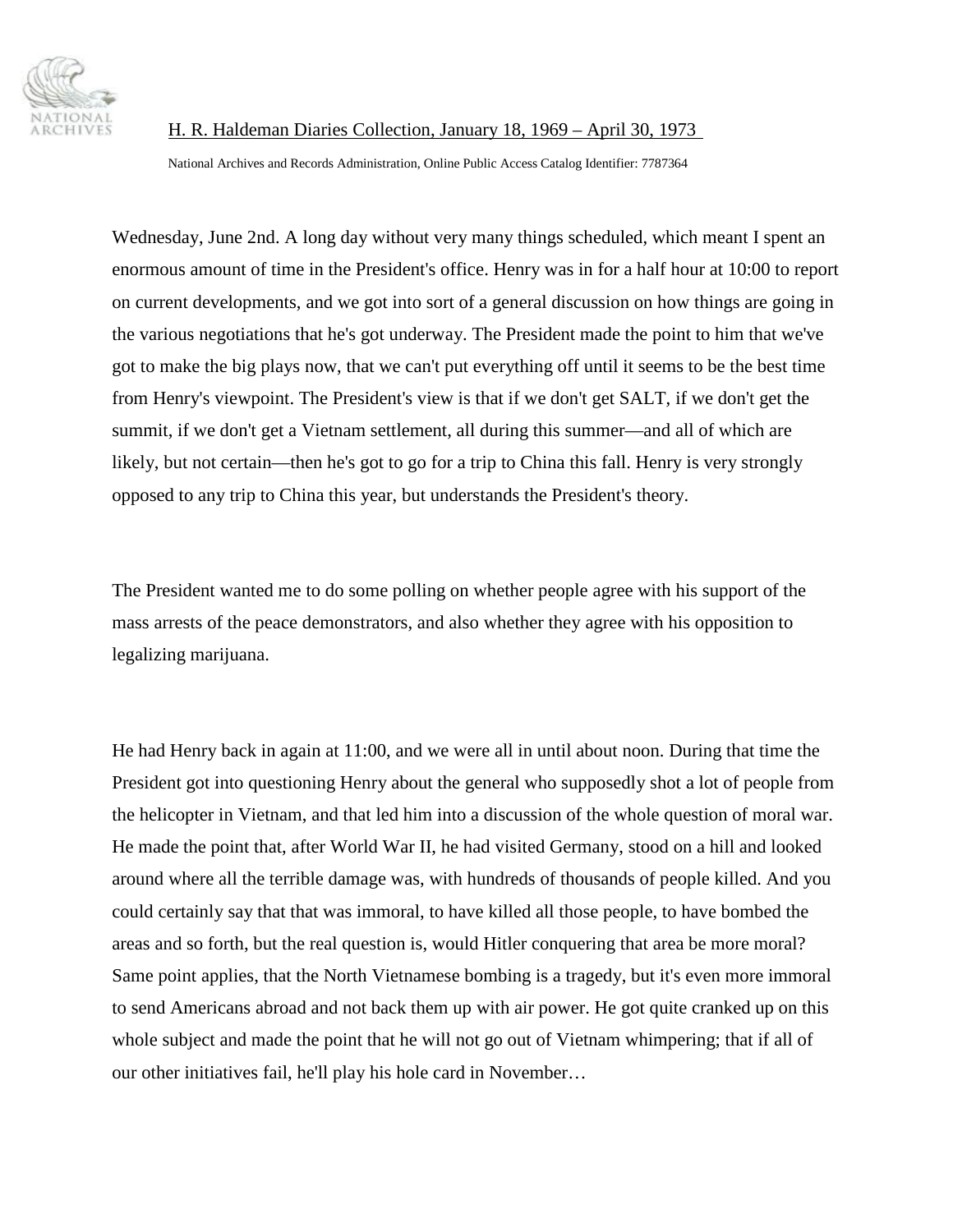

National Archives and Records Administration, Online Public Access Catalog Identifier: 7787364

------------------------------------------------------------------------------------------------------------------- DECLASSIFIED - E.O. 13526, Sect. 3.4: by MS, NARA, June 12, 2013 Audio Cassette 8, Side B, Withdrawn Item Number 6 [AC-8(B) Sel 6] Duration: 11 seconds

...and bomb North Vietnam totally. If we don't get our breakthroughs, he'll turn to the right all the way, and do everything he can to level North Vietnam.

-------------------------------------------------------------------------------------------------------------------

He then got to sort of brooding over the fact that we're screwing up so many things, that we're not tough enough, and that we're not going at things the way we should. He feels we've got to be much tougher on domestic matters; that the President is not a liberal, he's a conservative; all our programs are wrong, we're gaining nothing from them and they're wrong for the country.

Ziegler then came in, and the President got back into a discussion of the questioning at the press conference last night on the demonstrations and made the point that most of the press disagree with his position in which he defends the police, but his responsibility is to keep the government running and he'll meet that responsibility. He wants Ron to say the President totally disagrees with you, the press, and those Senators, led by Ted Kennedy, who express this view. The President approved the police plan before they did it.

Henry walked into a buzz saw raising the question of whether he should meet with a *Time-Life* business group of Hedley Donovan's. And the President really jumped on him and said absolutely not, he should never give them that kind of backing. Then tonight at home, Henry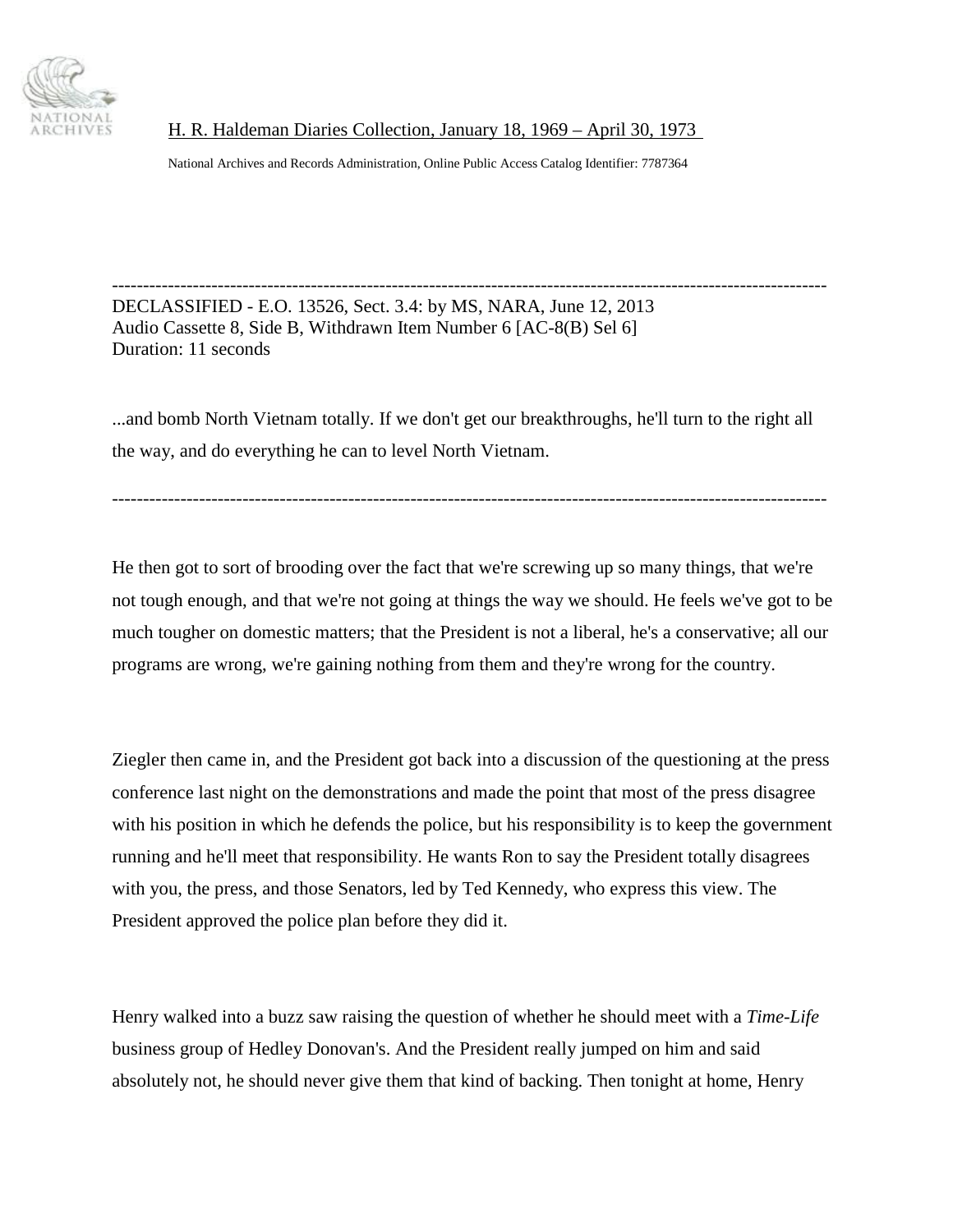

National Archives and Records Administration, Online Public Access Catalog Identifier: 7787364

called me to say he had received his letter from the Chinese and that it was even more accommodating than he had thought it would be. He was obviously quite ecstatic about the whole deal.

At midday the President had Finch in for an hour and a half on California politics. Bob reviewed his memo of recommendations. He has a main point of contention with Mitchell on the question of Ronald Reagan as Honorary Chairman of California. Finch thinks that this will give Reagan's people the feeling that they've got a franchise to organize the campaign. Both Finch and Mitchell think we should make Firestone the State Chairman or chairman of the organizing committee. Although Bob pointed out to the President that there's opposition from the Asa Calls and Jack Drowns and such, but it was agreed that we should go ahead anyway. Bob raised the Northern California problem and pushed the idea of Weinberger running for mayor of San Francisco because of the help he thinks that would give the President up there. And the President basically agreed with him. He agreed to set up a political strategy group of Mitchell, Finch, Haldeman, Harlow, Dole, and Ehrlichman, and Dent. The President wants to meet with this group from time to time. He made the point that Mitchell needs more input regarding the primaries. The President was surprised about the Ohio thing, and I don't think he's too pleased with Mitchell's letting it happen—that is, the Taft candidacy. The President will not campaign, but he will bring in the key state big shots that are the real Nixon people for a black-tie, mountain-top dinner. That got him back into talking about the Nixon loyalists and the problem there.

And then he got into the question of the subsidies we're giving to higher education; he wants to be sure we cut all the money out of the soft sciences and put it into applied sciences. He decided to shift to the idea again of an office-type, or a press room, press conference on Friday without any previous announcement, as a follow-up to the TV press conference; he kind of likes that pattern.